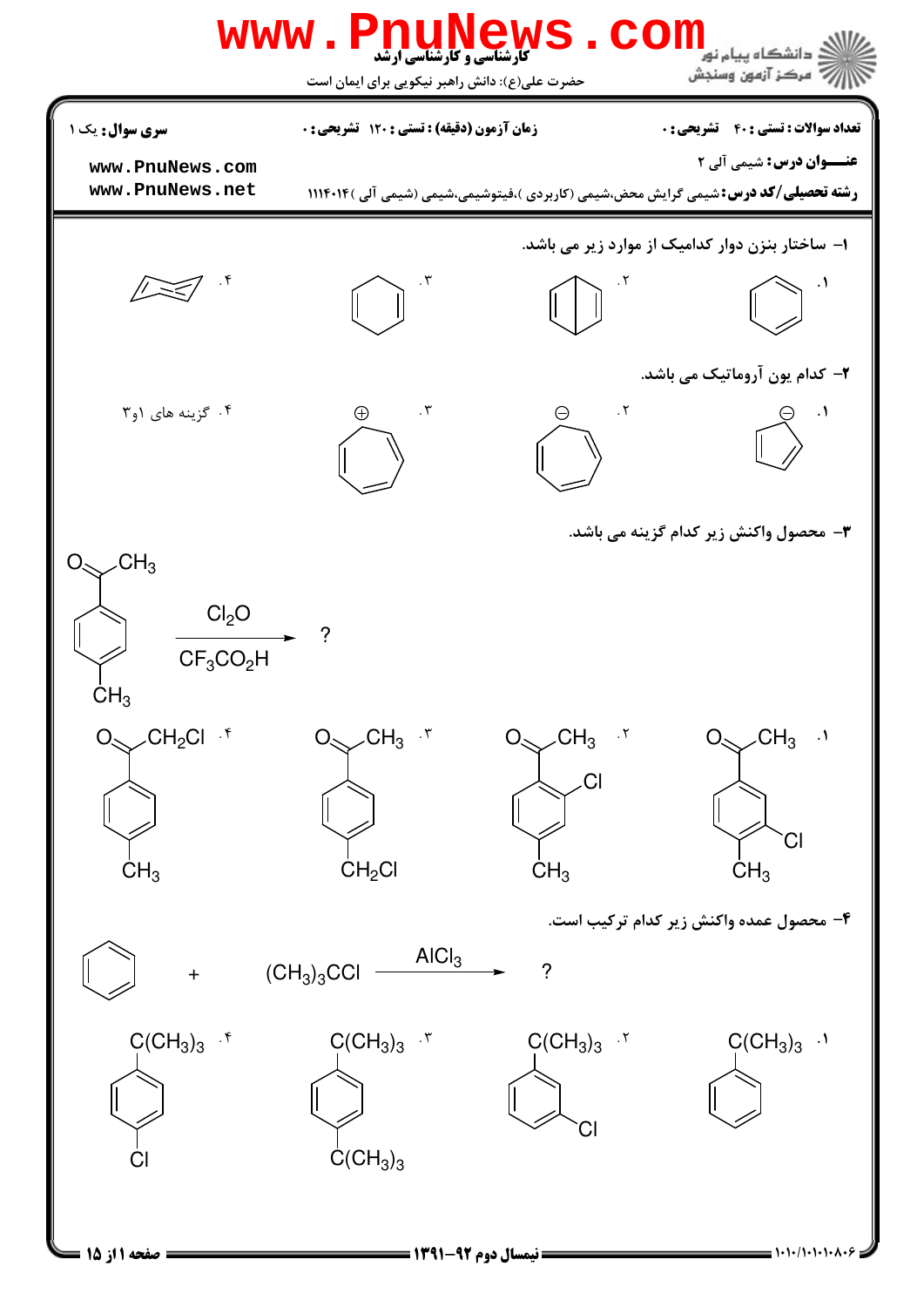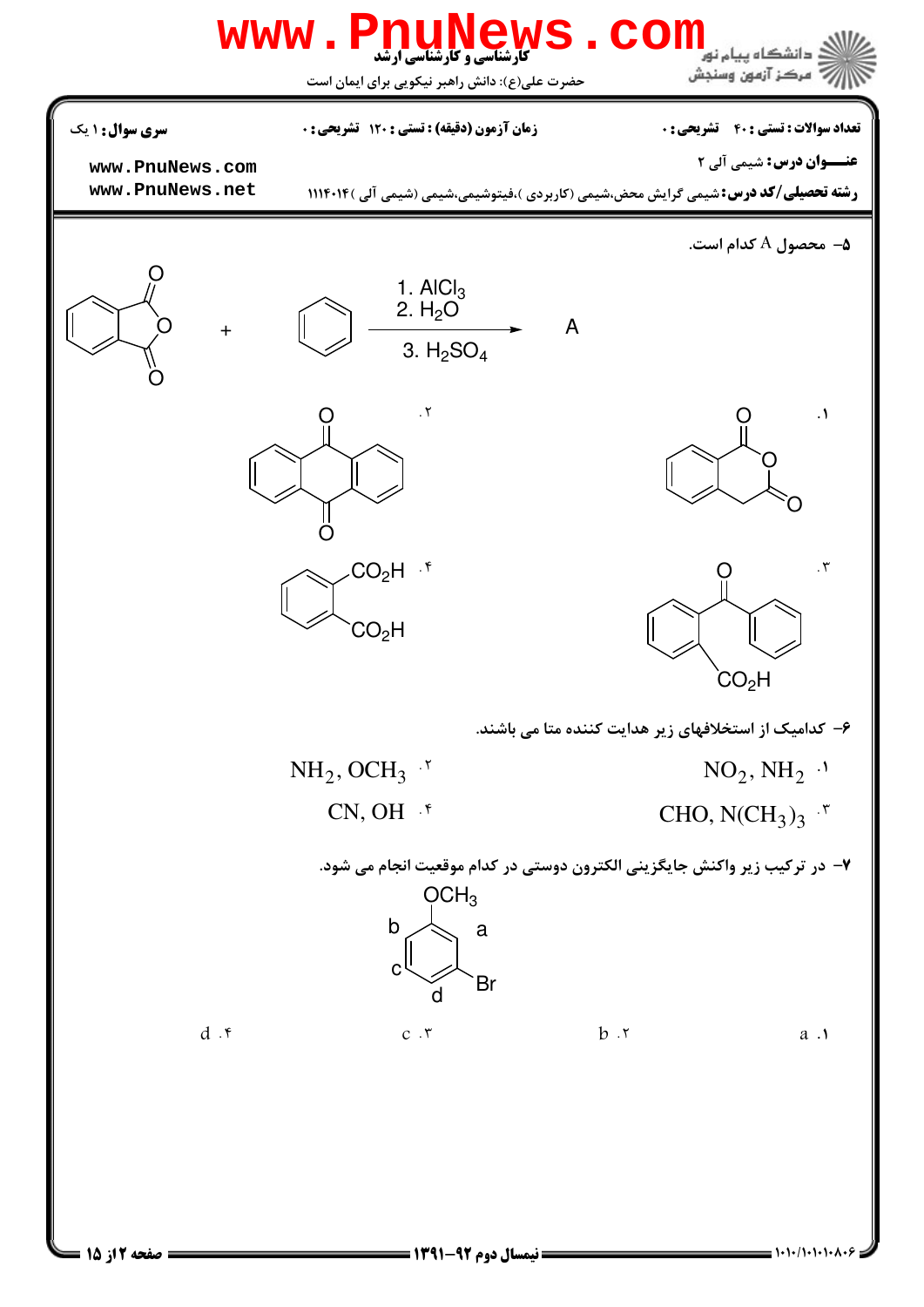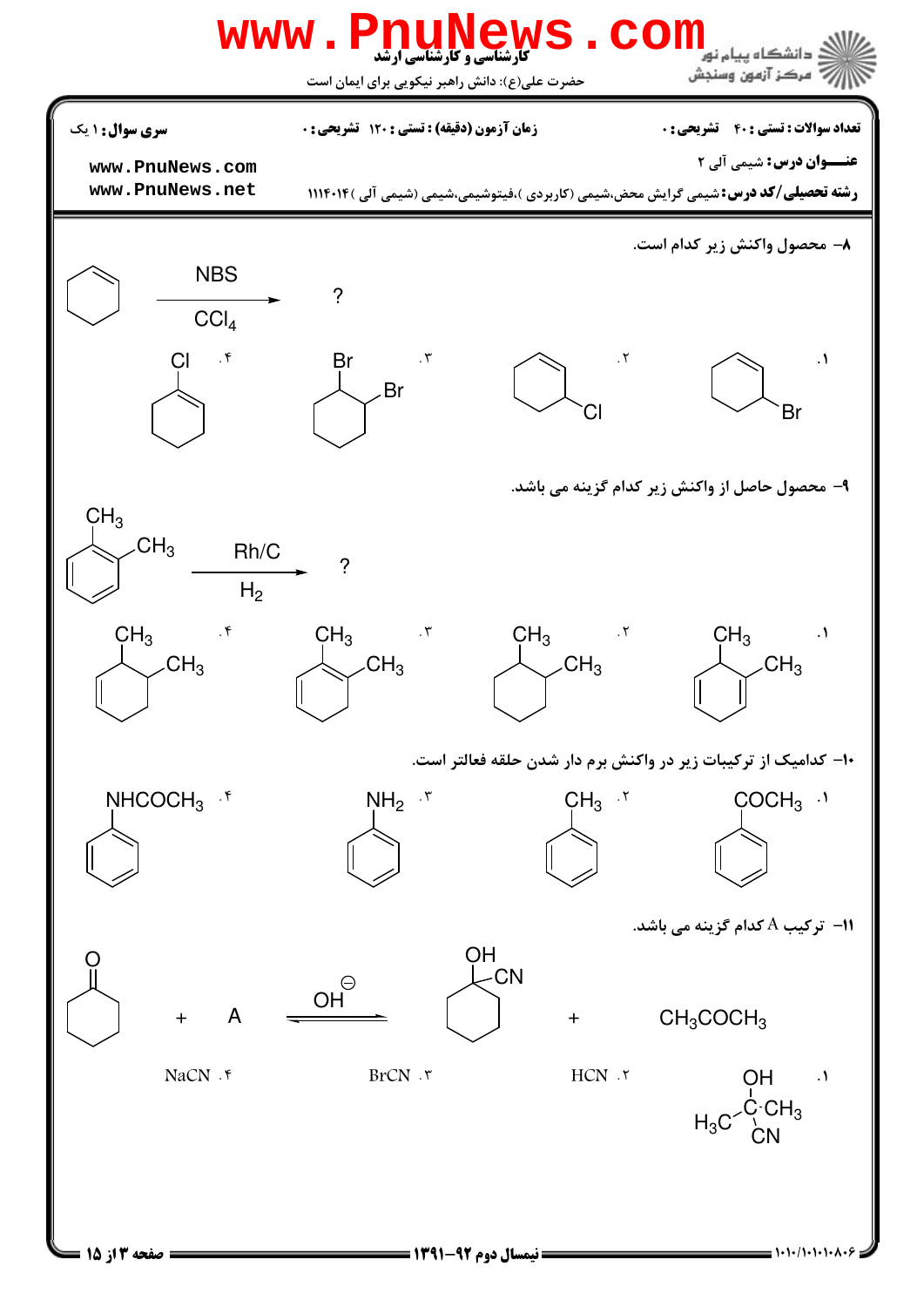

A&@&#&#&/#&#&# نيمسال دوم 1391-92 صفحه 4 از 15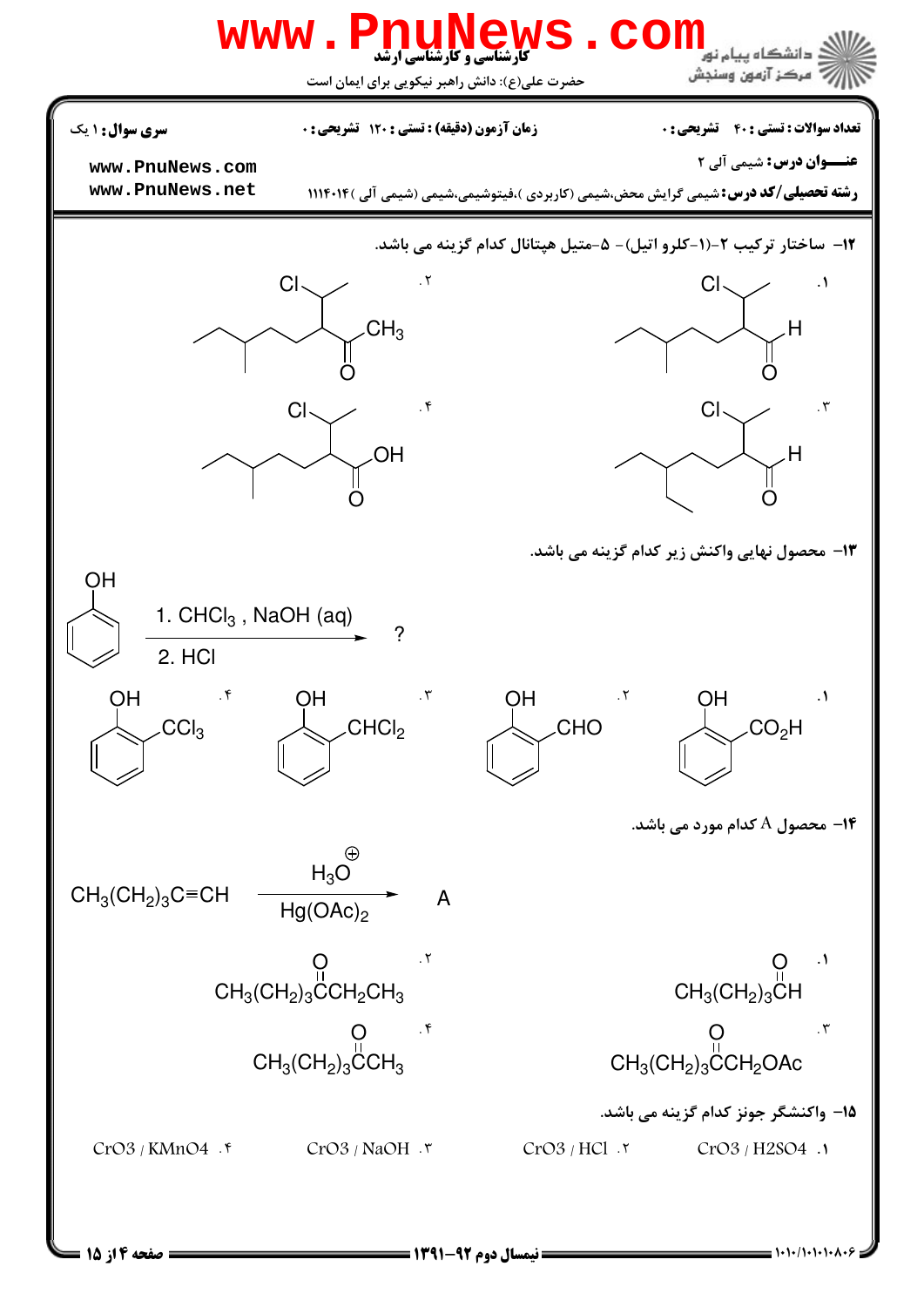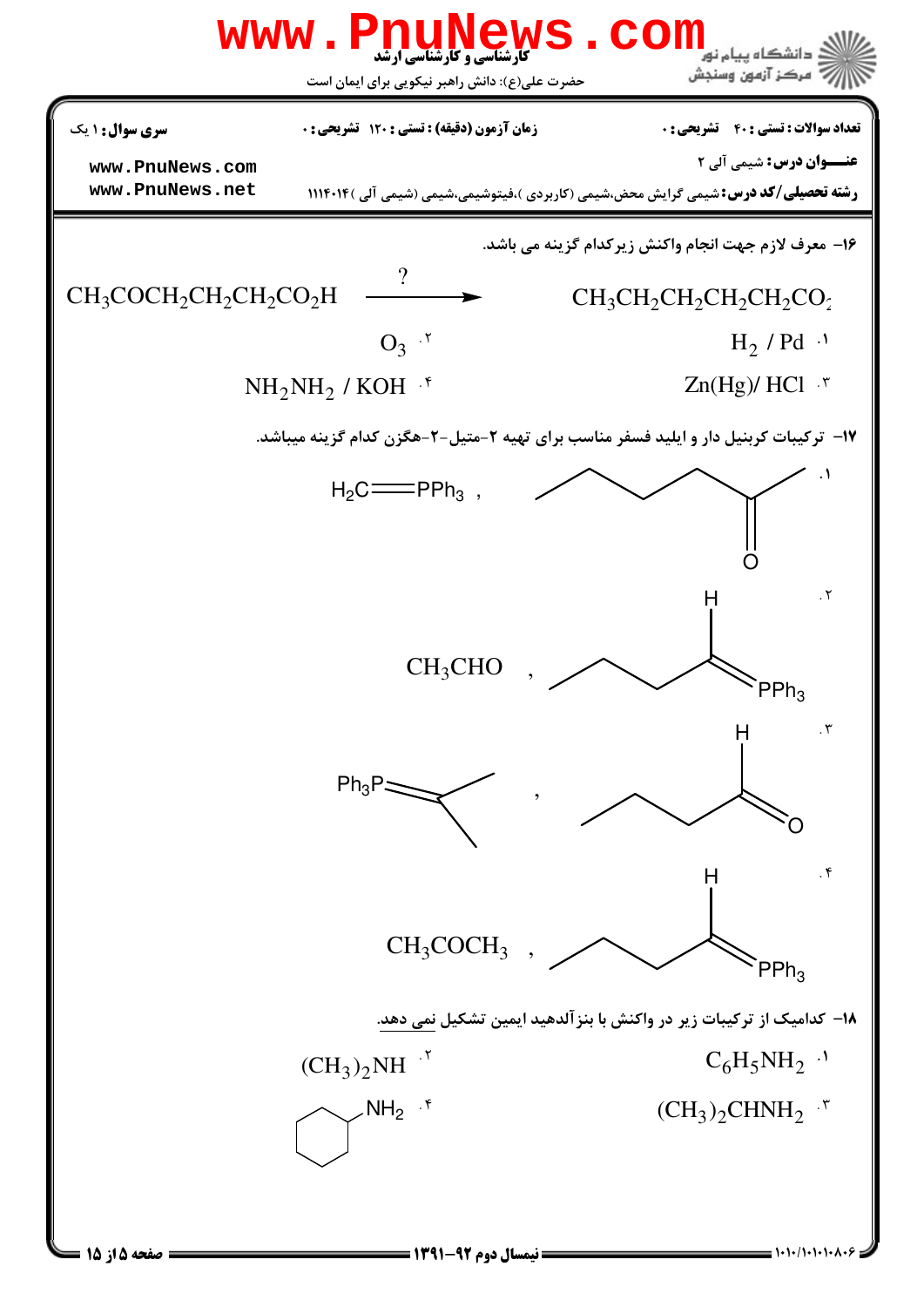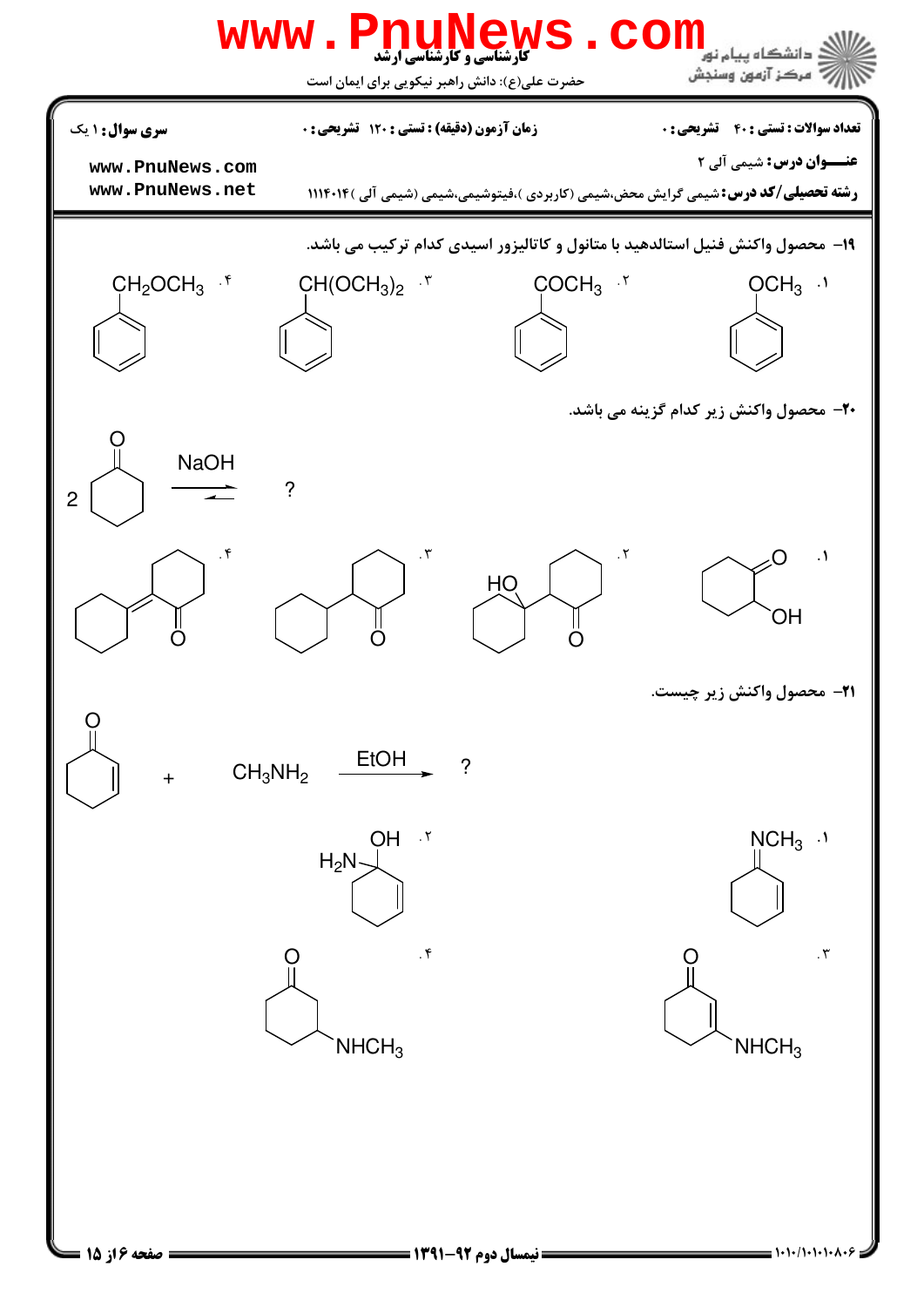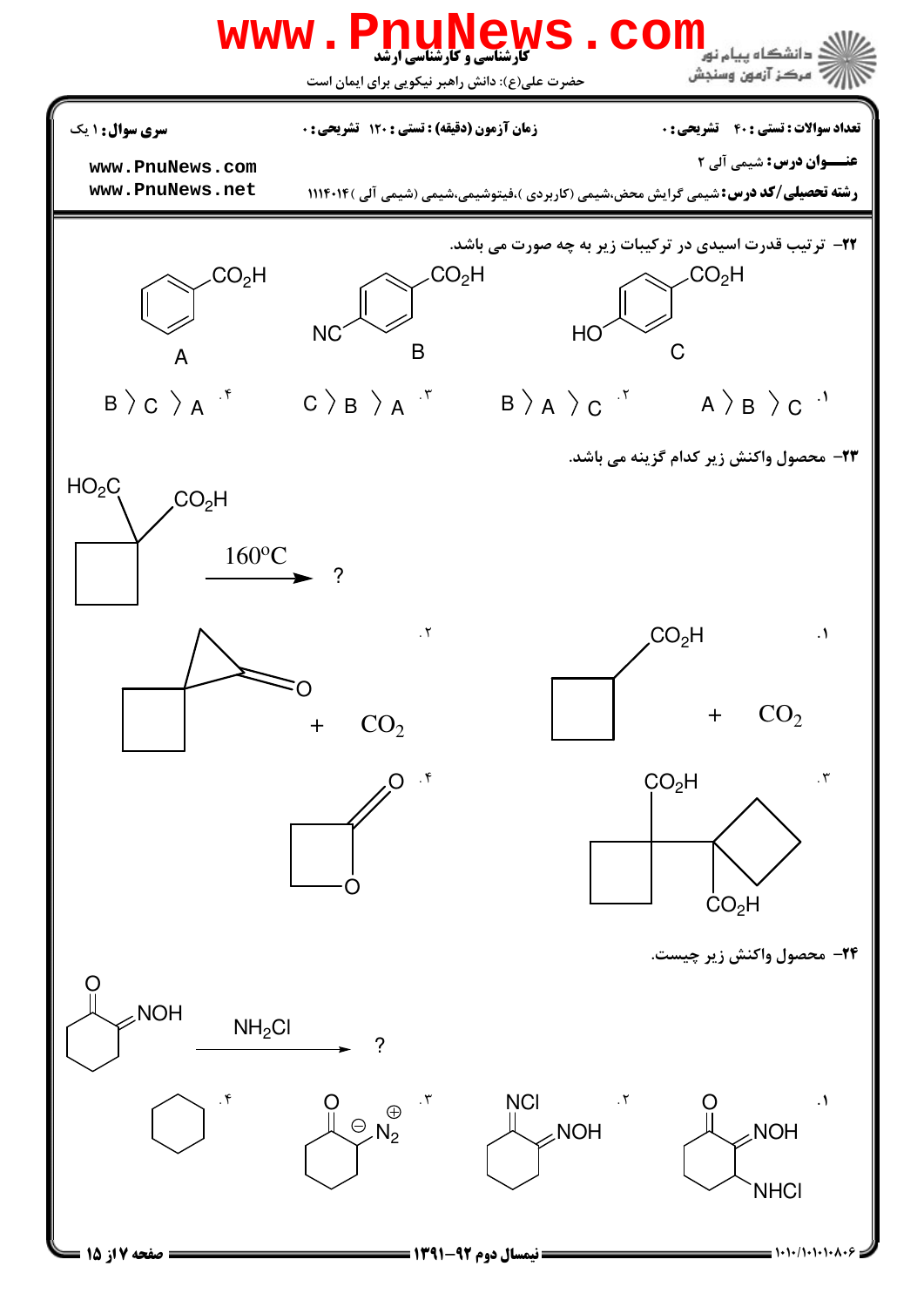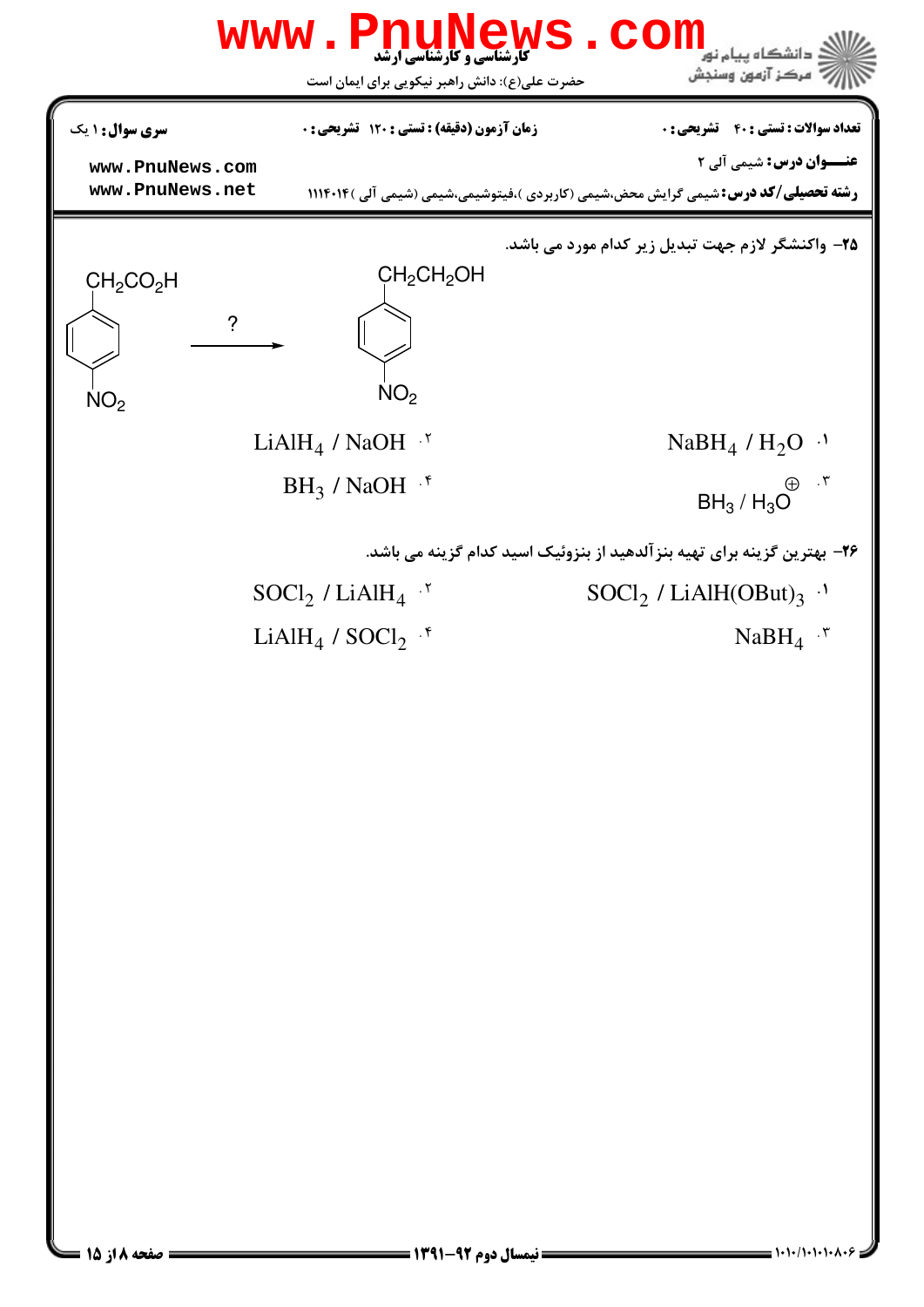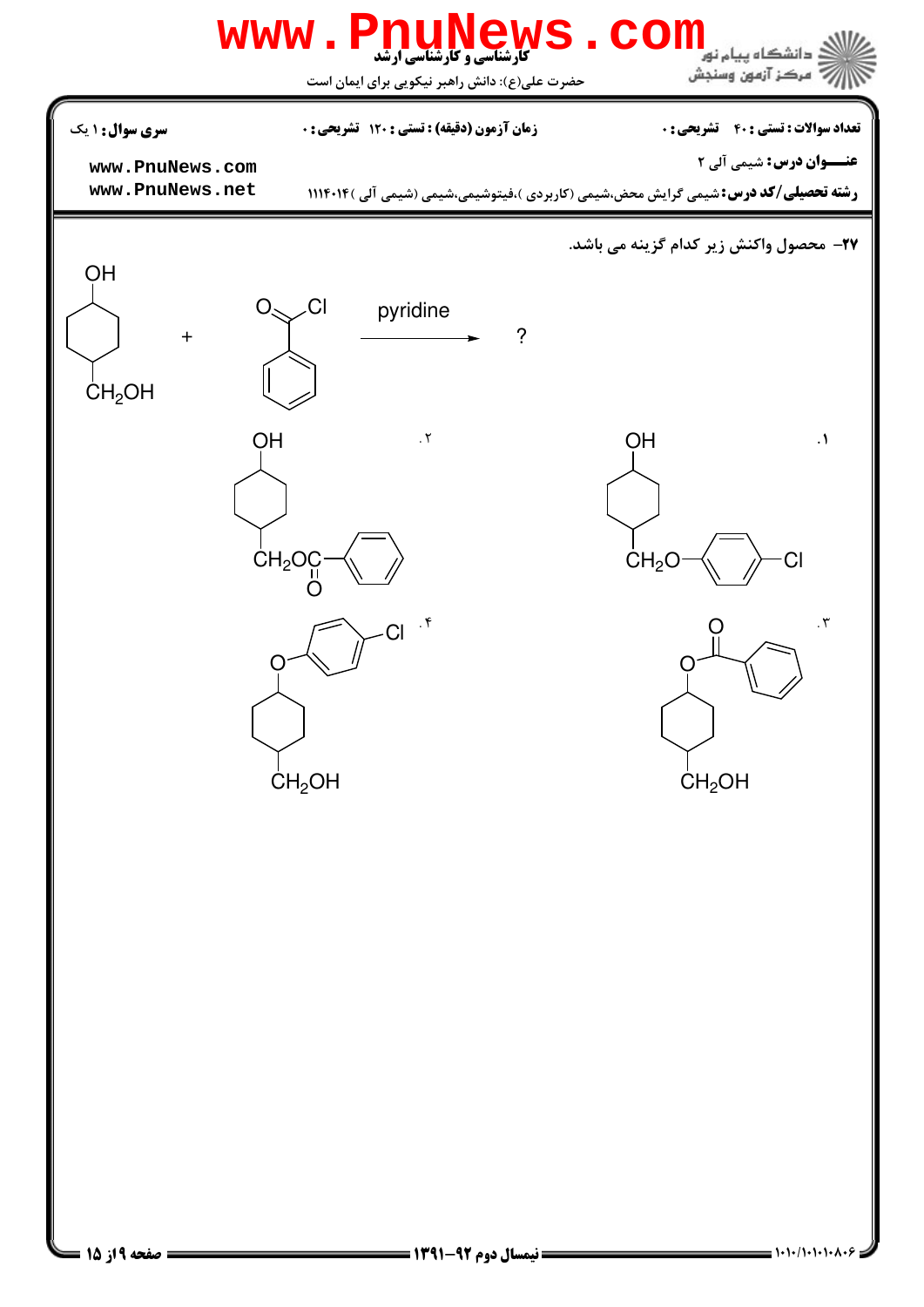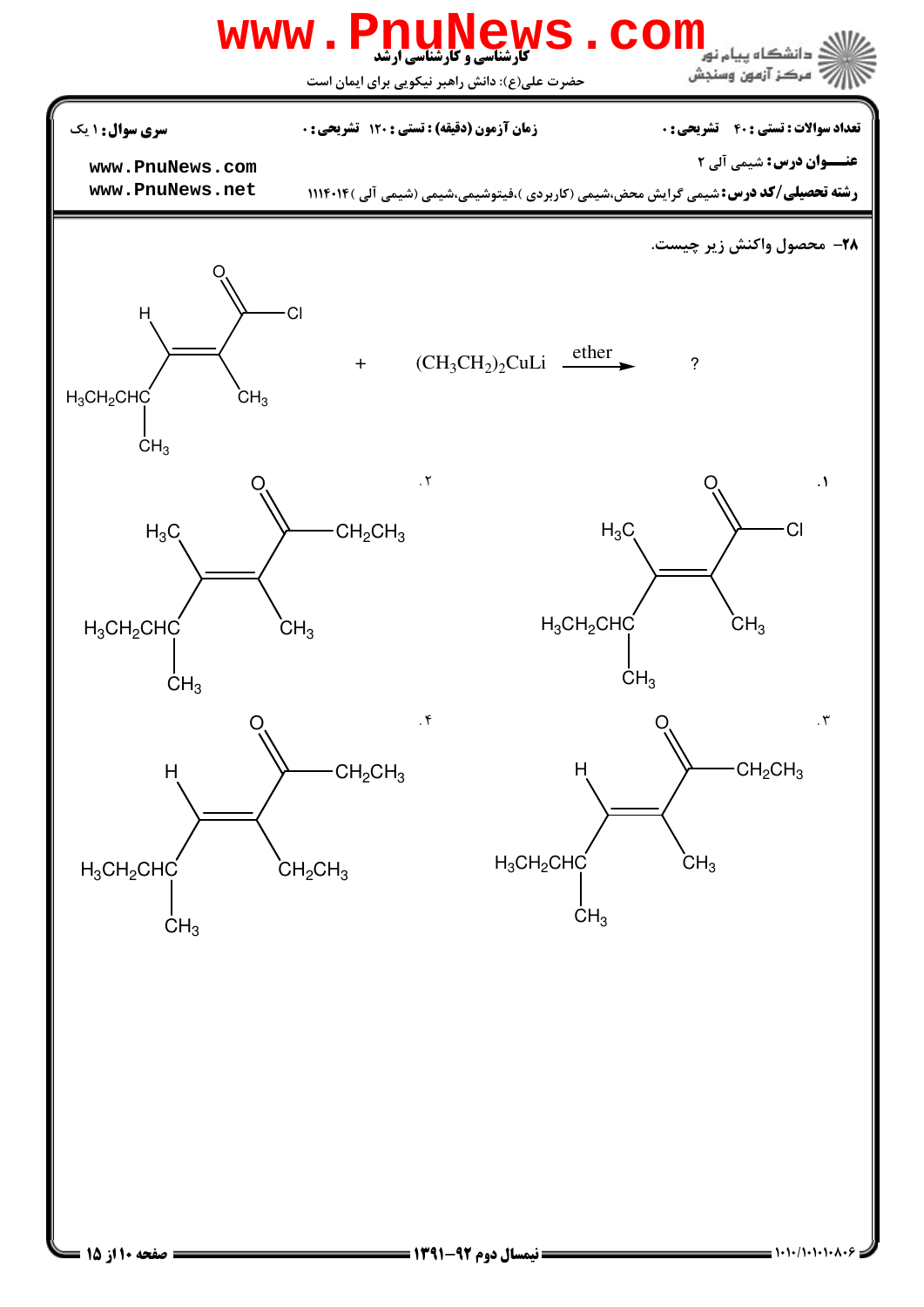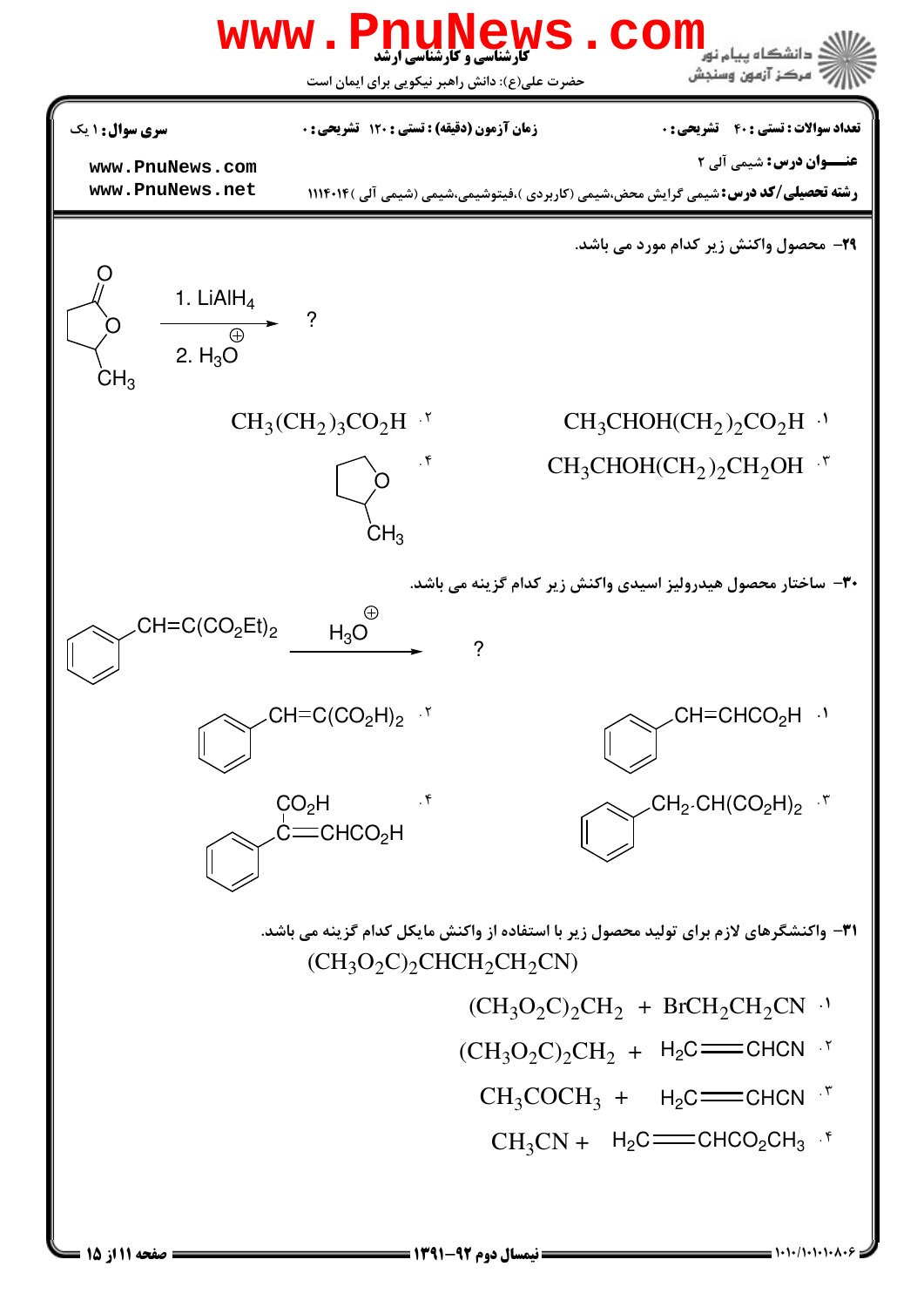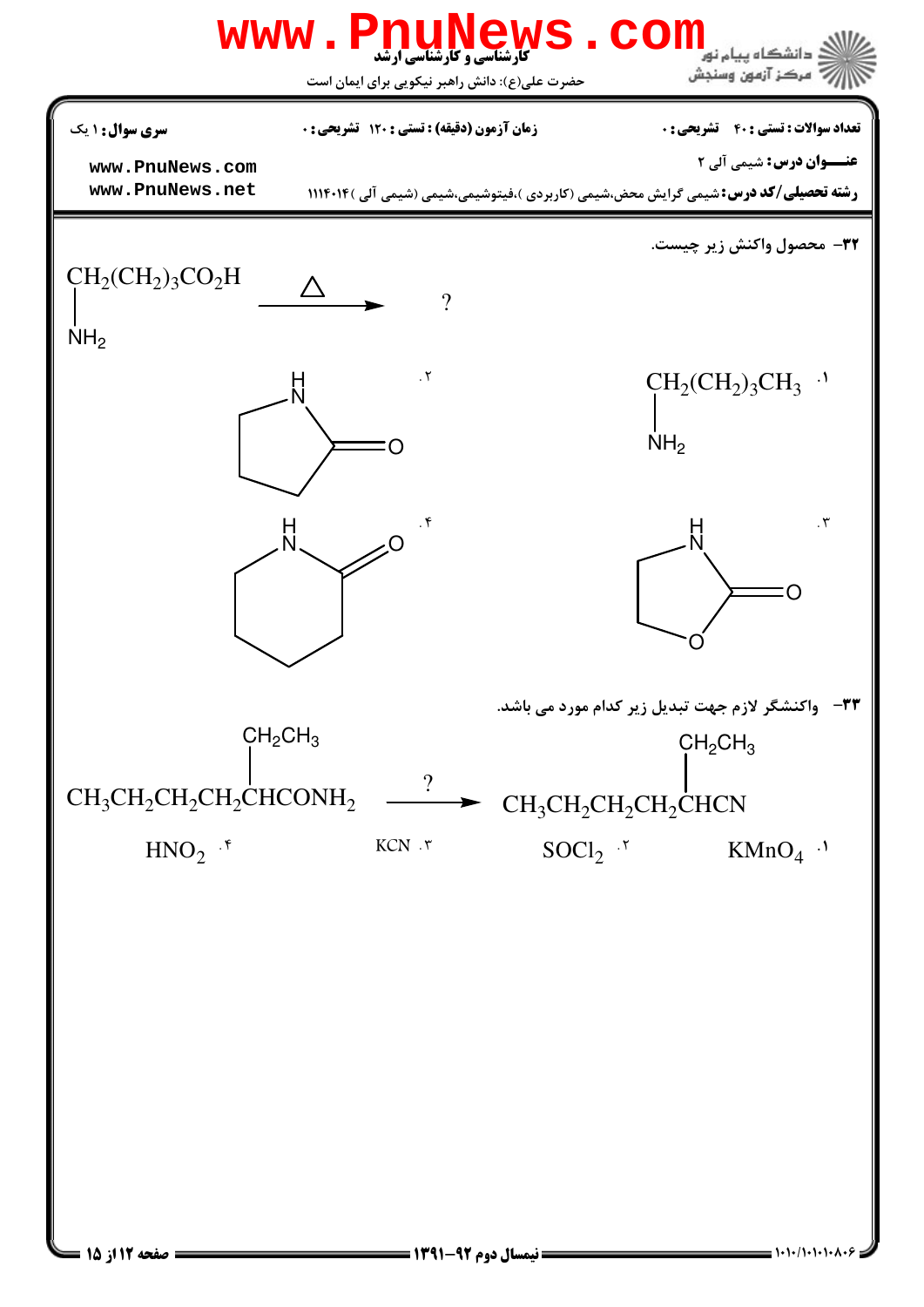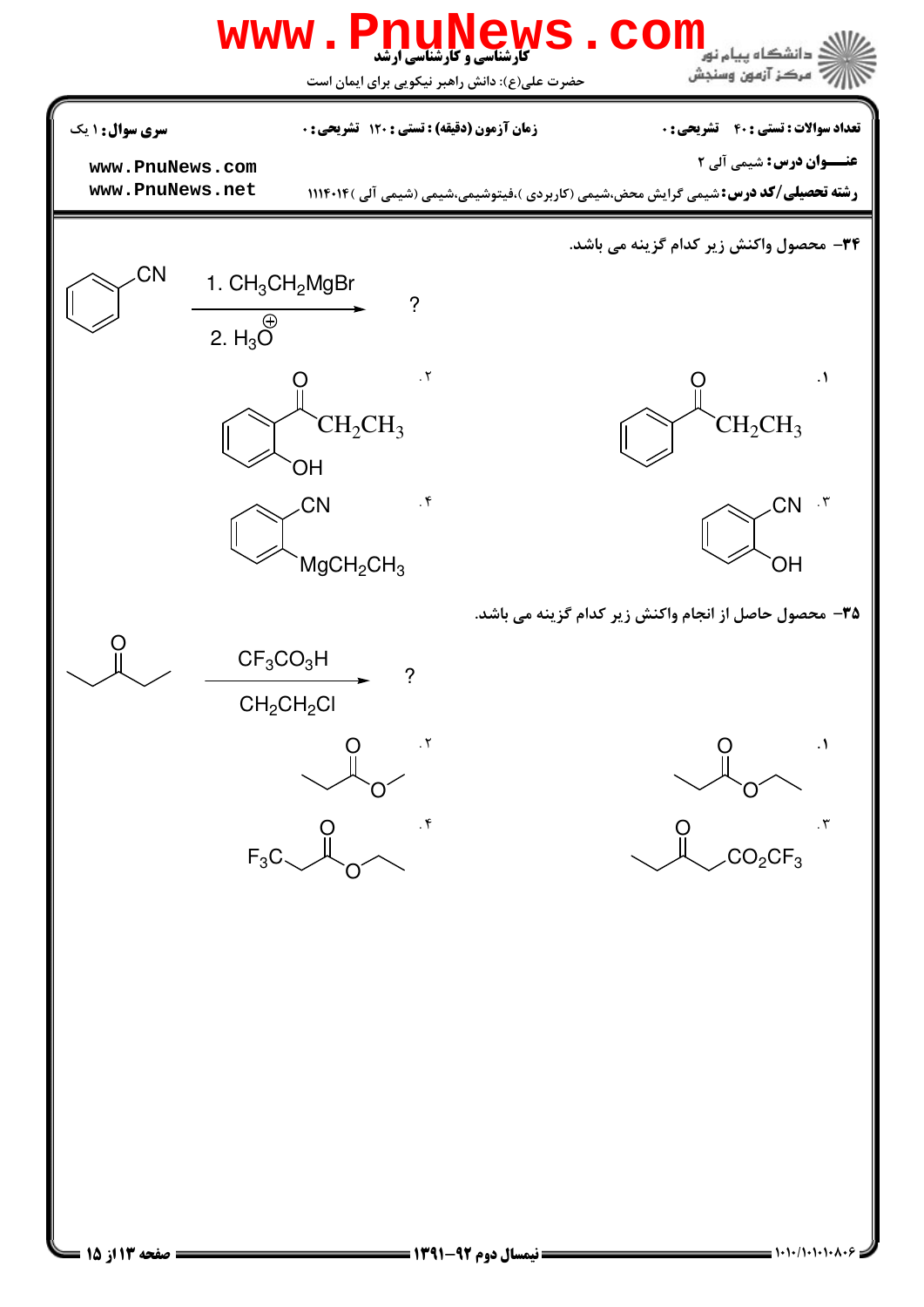